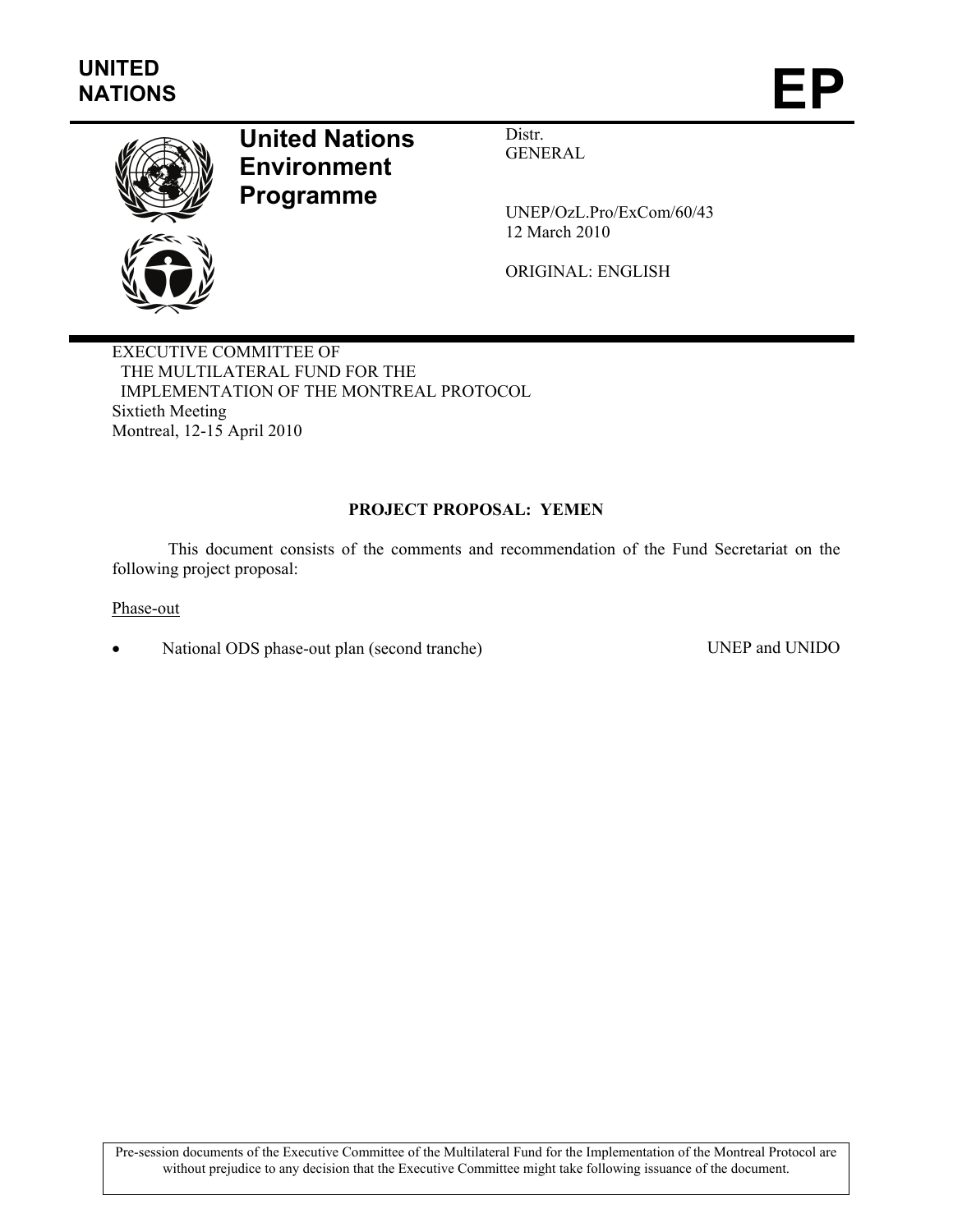#### **PROJECT EVALUATION SHEET – MULTI-YEAR PROJECTS**

#### **Yemen**

| (I) PROJECT TITLE  |                                         | <b>AGENCY</b> |  |  |  |  |  |
|--------------------|-----------------------------------------|---------------|--|--|--|--|--|
| ODS phase out plan |                                         | UNEP. UNIDO   |  |  |  |  |  |
|                    |                                         |               |  |  |  |  |  |
|                    | (II) LATEST ARTICLE 7 DATA (ODP Tonnes) | Year: 2008    |  |  |  |  |  |
|                    |                                         |               |  |  |  |  |  |

#### **(III) LATEST COUNTRY PROGRAMME SECTORAL DATA (ODP Tonnes) Year: 2008**

| <b>Substances</b>                             | Refrigeration<br>Halon<br>Foam<br>Aerosol |  | <b>Solvent</b> |                      | <b>Process Agent</b> |                  | MDI        | Lab Use  |                | <b>Methyl Bromide</b> | <b>Tobacco</b><br>fluffina | <b>Total Sector</b><br><b>Consumption</b> |                |  |       |
|-----------------------------------------------|-------------------------------------------|--|----------------|----------------------|----------------------|------------------|------------|----------|----------------|-----------------------|----------------------------|-------------------------------------------|----------------|--|-------|
|                                               |                                           |  |                |                      | Manufacturing        | <b>Servicing</b> |            |          |                |                       |                            | QPS                                       | <b>Non QPS</b> |  |       |
| <b>CFC</b>                                    |                                           |  |                |                      | 65.4                 | 182.3            |            |          |                |                       |                            |                                           |                |  | 247.7 |
| <b>CTC</b>                                    |                                           |  |                |                      |                      |                  |            |          |                |                       |                            |                                           |                |  | 0     |
| Halons                                        |                                           |  | .6             |                      |                      |                  |            |          |                |                       |                            |                                           |                |  | 0.6   |
| Methyl<br>Bromide                             |                                           |  |                |                      |                      |                  |            |          |                |                       |                            |                                           | 29.8           |  | 29.8  |
| Others                                        |                                           |  |                |                      |                      |                  |            |          |                |                       |                            |                                           |                |  | 0     |
| <b>TCA</b>                                    |                                           |  |                |                      |                      |                  |            |          |                |                       |                            | 0.                                        |                |  | lo.   |
| (IV) PROJECT DATA                             |                                           |  |                |                      |                      |                  |            | 2008     | 2009           |                       | 2010                       | Total                                     |                |  |       |
| <b>Montreal Protocol Consumption Limits</b>   |                                           |  |                | <b>CFC</b>           |                      | 269.4            |            | 269.4    | $\mathbf{0}$ . |                       |                            |                                           |                |  |       |
|                                               |                                           |  |                | <b>TCA</b>           |                      | 0.6              |            | 0.6      | 0.3            |                       |                            |                                           |                |  |       |
|                                               |                                           |  |                | <b>CFC</b>           |                      | 268.7            |            | 268.7    | 0.             |                       |                            |                                           |                |  |       |
| Maximum Allowable Consumption (ODP Tonnes)    |                                           |  |                | <b>TCA</b>           |                      | 0.6              | 0.6        |          | 0.3            |                       |                            |                                           |                |  |       |
|                                               |                                           |  |                |                      | Project Costs        |                  | 140,000.   |          |                | 455,000.              |                            |                                           |                |  |       |
|                                               |                                           |  |                | <b>UNEP</b>          | <b>Support Costs</b> |                  | 40,950.    |          | 18,200.        |                       | 59,150.                    |                                           |                |  |       |
| Project Costs (US\$)                          |                                           |  |                | Project Costs        |                      | 1,137,500.       |            | 233,000. |                | 1,370,500.            |                            |                                           |                |  |       |
|                                               |                                           |  | <b>UNIDO</b>   |                      | Support Costs        |                  | 17,475.    |          |                | 102,788.              |                            |                                           |                |  |       |
|                                               |                                           |  |                |                      | <b>Project Costs</b> |                  | 1,452,500. |          | 373,000.       |                       | 1,825,500.                 |                                           |                |  |       |
| Total Funds Approved in Principle (US\$)      |                                           |  |                | <b>Support Costs</b> |                      | 126,263.         |            | 35,675.  |                | 161,938.              |                            |                                           |                |  |       |
|                                               |                                           |  |                |                      | <b>Project Costs</b> |                  | 1,452,500. |          | 0.             |                       | 1,452,500.                 |                                           |                |  |       |
| Total Funds Released by the ExCom (US\$)      |                                           |  |                | <b>Support Costs</b> |                      | 126,263.         |            | 0.       |                | 126,263.              |                            |                                           |                |  |       |
|                                               |                                           |  |                | Project Costs        |                      |                  |            |          | 373,000.       | 373,000.              |                            |                                           |                |  |       |
| Total Funds Requested for Current Year (US\$) |                                           |  |                | Support Costs        |                      |                  |            |          | 35,675.        | 35,675.               |                            |                                           |                |  |       |

2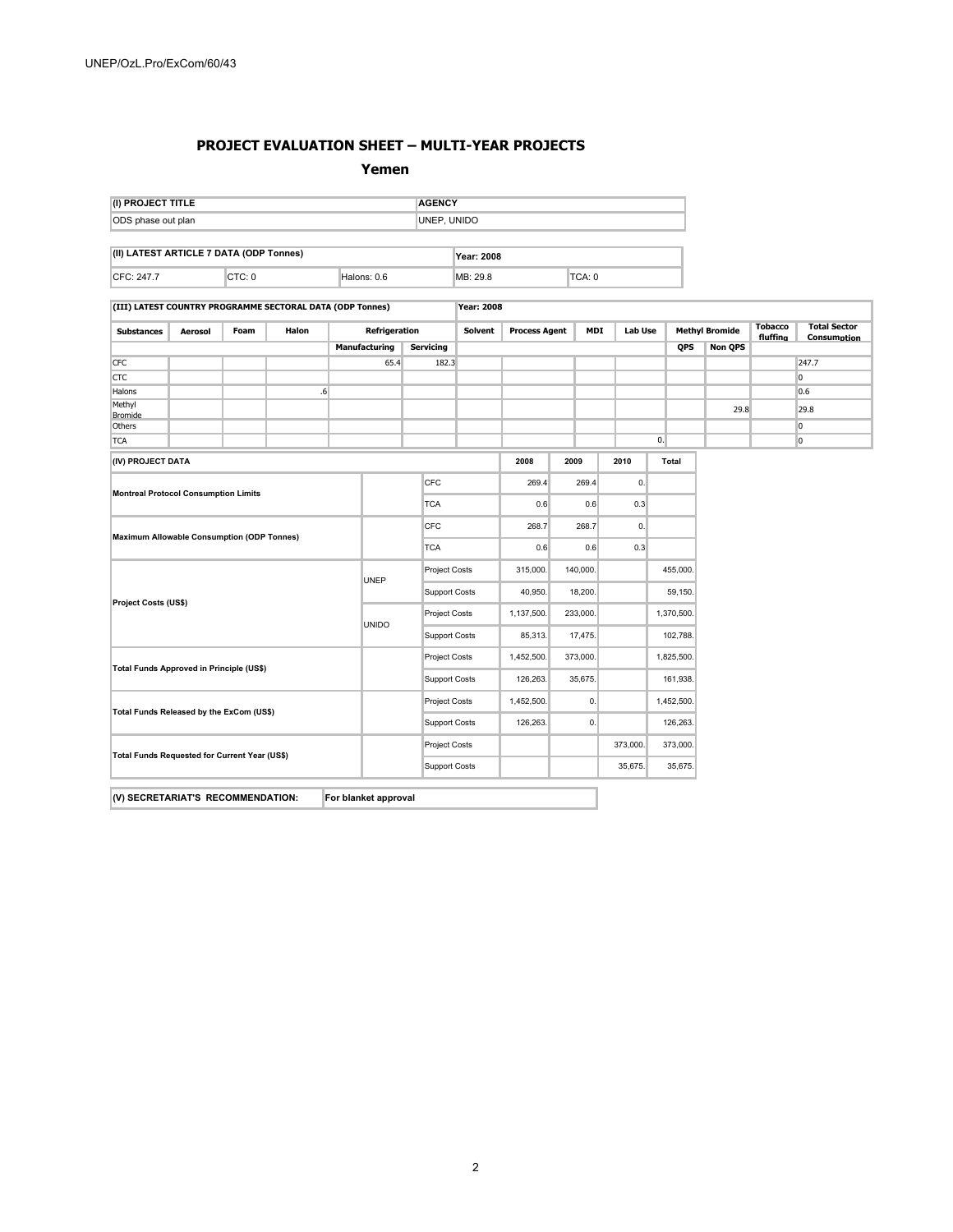# **PROJECT DESCRIPTION**

1. On behalf of the Government of Yemen, UNEP, as the lead implementing agency, has submitted to the  $60<sup>th</sup>$  Meeting of the Executive Committee a request for funding for the second and final tranche (2009) of the National ODS phase-out plan (NPP) at a total cost of US \$140,000 plus agency support costs of US \$18,200 for UNEP and US \$233,000 plus agency support costs of US \$17,475 for UNIDO. The submission also includes a progress report on the implementation of the NPP during the years 2008 and 2009, the implementation programme for 2010, a verification report for the year 2008 and multi-year agreement tables.

### **Background**

2. The NPP for Yemen was approved by the Executive Committee at its 55<sup>th</sup> Meeting to completely phase out CFC consumption in the country by January 2010; TCA consumption was to be reduced to 0.27 ODP tonnes by 2010, with a maximum consumption of 0.63 ODP tonnes for 2008 and 2009. The total funding for the NPP approved in principle was US \$1,825,500 plus agency support costs of US \$161,938. At the same meeting, the Executive Committee approved US \$315,000 plus agency support costs of US \$40,950 for UNEP and US \$1,137,500 plus agency support costs of US \$85,313 for UNIDO for the implementation of the first tranche of the NPP.

# Verification

3. The verification report indicates that Yemen neither produces nor exports any kind of ODS, thus its consumption is equal to its import. Different sources of data were compared and cross-checked in the report. In 2008 the country imported 247.68 ODP tonnes of CFC and 6 ODP kg of TCA, corresponding to a consumption of 0.0 ODP tonnes of TCA. Both the consumption for CFC and for TCA is lower than the maximum allowable levels set at 268.74 ODP tonnes for CFC and 0.63 ODP tonnes for TCA as for both 2008 and 2009 specified in the agreement between the Government of Yemen and the Executive Committee. The preliminary consumption figures for 2009 are available in the report; and indicate that the maximum quantities of CFC and TCA for which import licenses have been issued are 150.1 ODP tonnes for CFC and 40 ODP kg corresponding to a consumption of 0.0 ODP tonnes for TCA. For the period January to September 2009, the customs records showed that imports against these licenses is 93.47 ODP tonnes of CFC. The verification indicates that Yemen has complied with the allowable consumption levels in the agreement, as well as with the phase-out provisions of the Montreal Protocol, for the year 2008 and will likely also do so in 2009.

#### 2008 and 2009 progress report

4. To ensure effective implementation of the legislation several by-laws were developed to supplement the existing licensing and quota system. Capacity-building workshops for industry representatives, local authorities and non-governmental organizations (NGOs) were organized in 2009. Sixty customs officers have been trained and six refrigerant identifiers for customs were purchased and will be delivered in 2010.

5. The equipment for the service sector, consisting of 50 portable recovery units, 100 service kits and 15 MAC recovery and recycling units was delivered to the country; however, acceptance tests showed some issues, and UNIDO is in discussion with the contractor to find solutions. A train-the-trainers workshop on good practices in refrigeration was held for 11 participants. Due to the delay in supplying training equipment to the five training centres previously identified, the training of 400 technicians was postponed to 2010.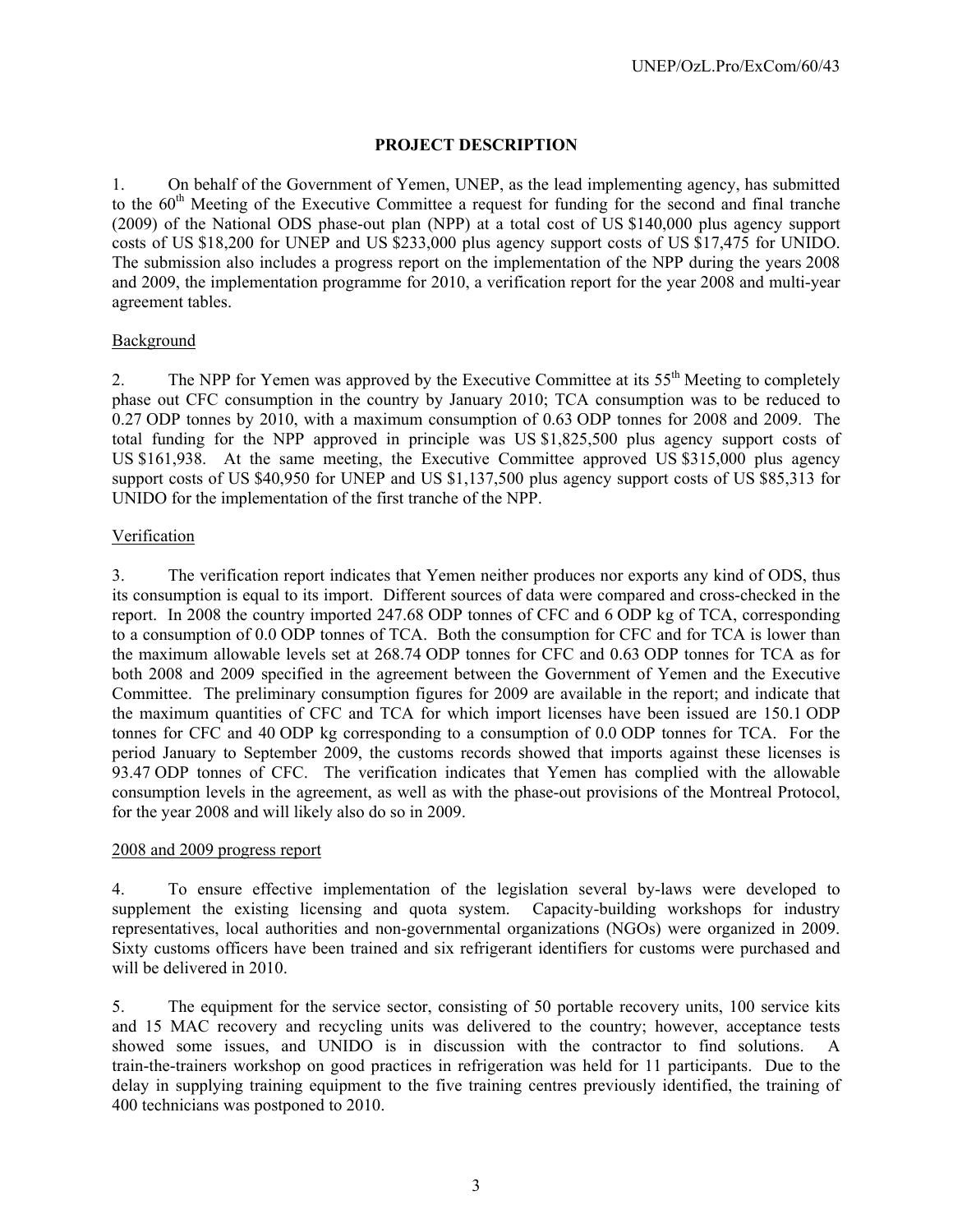6. Originally, the conversion of ten refrigeration companies was foreseen to produce foam panels for refrigerators with HCFC-141b; this technology was selected after a detailed discussion at the 55<sup>th</sup> Meeting of the Executive Committee. UNIDO discussed the technology options available for the phase out of CFCs in the production of insulating foam with the ten companies included in the project and recommended the merger of the companies to enable conversion to hydrocarbons in the foam application. Seven out of the ten companies agreed to merge and proceed with the application of pentane as a foam blowing agent. The remaining three companies proceeded with conversion to HCFC-141b as a foam-blowing agent. The companies were legally required to halt production when the conversion was to be completed at the end of December 2009.

7. Awareness-raising activities related to the transitional strategy for imported CFC-MDIs were conducted, and information brochures have been published. The monitoring is performed on an ongoing basis. The unspent balance of the approved funding as of 1 January 2010 is US \$328,412, equivalent to 22.6 per cent of the funding approved so far.

#### 2010 Implementation programme

8. A range of activities are foreseen for 2010. These include capacity-building activities including the supply of the identifiers purchased in 2009 and further training programmes for customs officers. The supply of equipment to the training centres, and to train the service technicians with the target of 800 technicians trained is also planned. The project will provide, in 2010, technical assistance for the conversion to non-CFC alternatives, and monitoring activities will continue. The project anticipates that all available funds will be completely used, and based on the information available it is assumed that the full phase-out in 2010 will be achieved.

# **SECRETARIAT'S COMMENTS AND RECOMMENDATION**

# **COMMENTS**

9. The progress of the NPP for Yemen is very swift and encouraging. Despite the approval of the first tranche being only less than two years ago, the tasks have already progressed very well. Both the phase-out efforts funded by this NPP as well as the policy instruments developed and implemented by the Government of Yemen seem to work well. Yemen has fulfilled all its obligations under the agreement and seems to have established a firm basis to discontinue the consumption of CFCs in 2010 and beyond.

10. When this project was discussed at the 55<sup>th</sup> Meeting, the Executive Committee, after prolonged discussion, decided to fund the conversion to HCFC-141b. Nevertheless, the implementing agencies, UNEP and UNIDO, undertook efforts to further improve the project design after approval and managed to make the relevant adjustments so that 70 per cent of the enterprises will in the future use hydrocarbon blown foam. This was achieved through an agreement between those companies for industrial rationalisation for the foam part.

#### **RECOMMENDATION**

- 11. The Fund Secretariat recommends that the Executive Committee:
	- (a) Takes note of the progress report on the implementation of the first tranche of the national ODS phase-out plan (NPP) in Yemen during the years 2008 and 2009 and the verification report for the year 2008;
	- (b) Approves the 2010 annual implementation programme associated with the second tranche; and